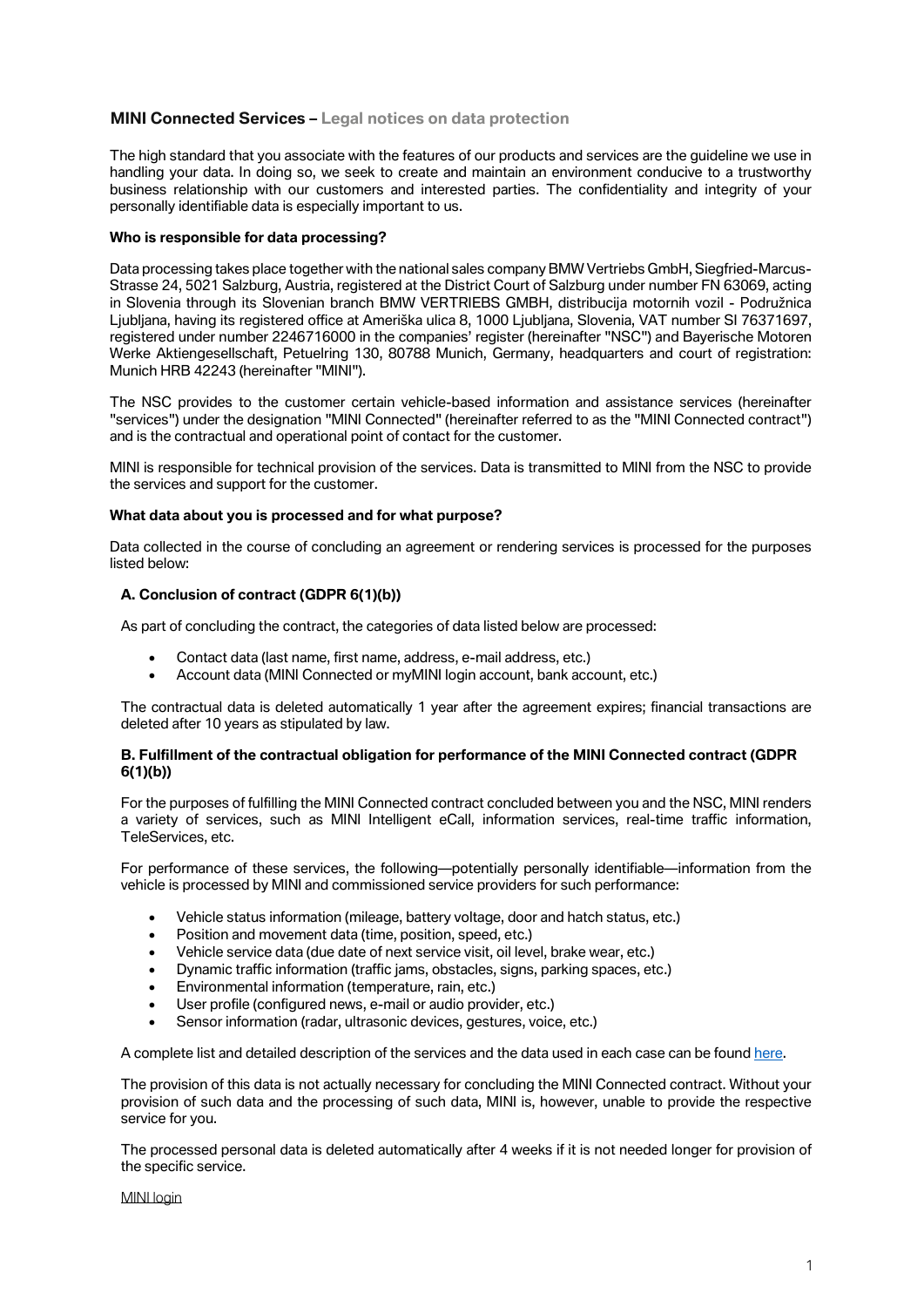In order to use the MINI Connected services in their entirety, you also have to register on the MINI Connected portal. Upon registering, you will receive an online customer account that allows you to access additional portals of BMW Group. Further details can be found [here.](https://www.mini-connected.com/)

# **C. Securing product quality and developing new products (GDPR 6(1)(f))**

Beyond mere performance of service, the data collected under B. is also processed for quality assurance in products and services offered by BMW Group and for developing new products and services by MINI. This processing is used for the legitimate interests of MINI to meet the high customer standard placed on existing products and services and to allow the company to fulfill the future requests of its customers through new products and services that have not yet been developed. In order to protect the privacy of our customers, data is processed solely in a manner that cannot be traced back to the customer/vehicle directly.

# *D. Fulfillment of the sales, service and administrative processes of BMW AG, the national sales company and authorized dealers (GDPR 6(1)(f))*

In order to optimize the customer experience and collaboration with MINI distributors continuously, we create evaluations and reports based on information from agreements and we share these evaluations and reports with the applicable MINI distributors. These evaluations are predominantly used for introducing appropriate measures (e.g. training courses for sales personnel) to improve the request and sales process. We will create the aforementioned reports only in an aggregated and anonymized form; this means that the recipients of the reports will be unable to draw any conclusions about you personally.

Portions of the vehicle-specific data collected under B. are used for performance of the service processes (e.g. repair, warranty, goodwill) of BMW AG, the national sales companies and authorized dealers. This processing is within the legitimate interests of MINI to provide our customers with the best possible service process. Processing sometimes also takes place in connection with legal requirements (e.g. repair and maintenance information due to the provisions of anti-trust regulations). Technical data is always processed in relation to the vehicle and without direct connection to the customer in order to protect the privacy of our customers.

The following data categories are used for this:

- *Vehicle master data (vehicle type, color, equipment, etc.)*
- *Vehicle service data (due date of next service visit, oil level, brake wear, etc.)*
- *Vehicle status information (mileage, battery voltage, door and hatch status, etc.)*

The technical vehicle data is deleted at the end of the vehicle life cycle.

The NSC is a company within BMW Group. In part, we process your data in order to make the administration of the various companies within BMW Group as efficient and successful as possible. One of the areas this affects is common group accounting in accordance with international accounting regulations for companies (such as the International Financial Reporting Standards (IFRS)).

# *E. Customer support (GDPR 6 (1)(b), (g), (f))*

The NSCs and MINI partners use your personal data for communication as part of concluding contracts, see above (e.g. booking MINI Connected services) or for the transaction of a request formulated by you (e.g. inquiries and complaints to MINI Customer Support). We contact you regarding all aspects of concluding a contract or processing a request without special permission e.g. in writing, by phone, by messenger services, by e-mail, depending on which contact data you have specified.

### *F. Marketing communications and market research due to consent (GDPR 6 (1) (a))*

If you have given your consent to any further use of your personal data, your personal data may be used and, if necessary, passed on to third parties in accordance with the scope outlined in the consent form, such as for promotional purposes and/or market research. The details in this regard can be found on the respective consent form, which may be withdrawn at any time.

# *G. Fulfillment of legal obligations of the NSC or MINI (GDPR 13(1)(c) and 6(1)(c))*

The NSC will also process personal data if there is a legal obligation to do so. This could be the cause if we needed to contact you because your vehicle is subject to a recall or repair request.

Collected data is also processed as part of safeguarding the operation of IT systems. Safeguarding in this context includes, but is not limited to, the following actions:

• *Backup and restoration of data processed in IT systems*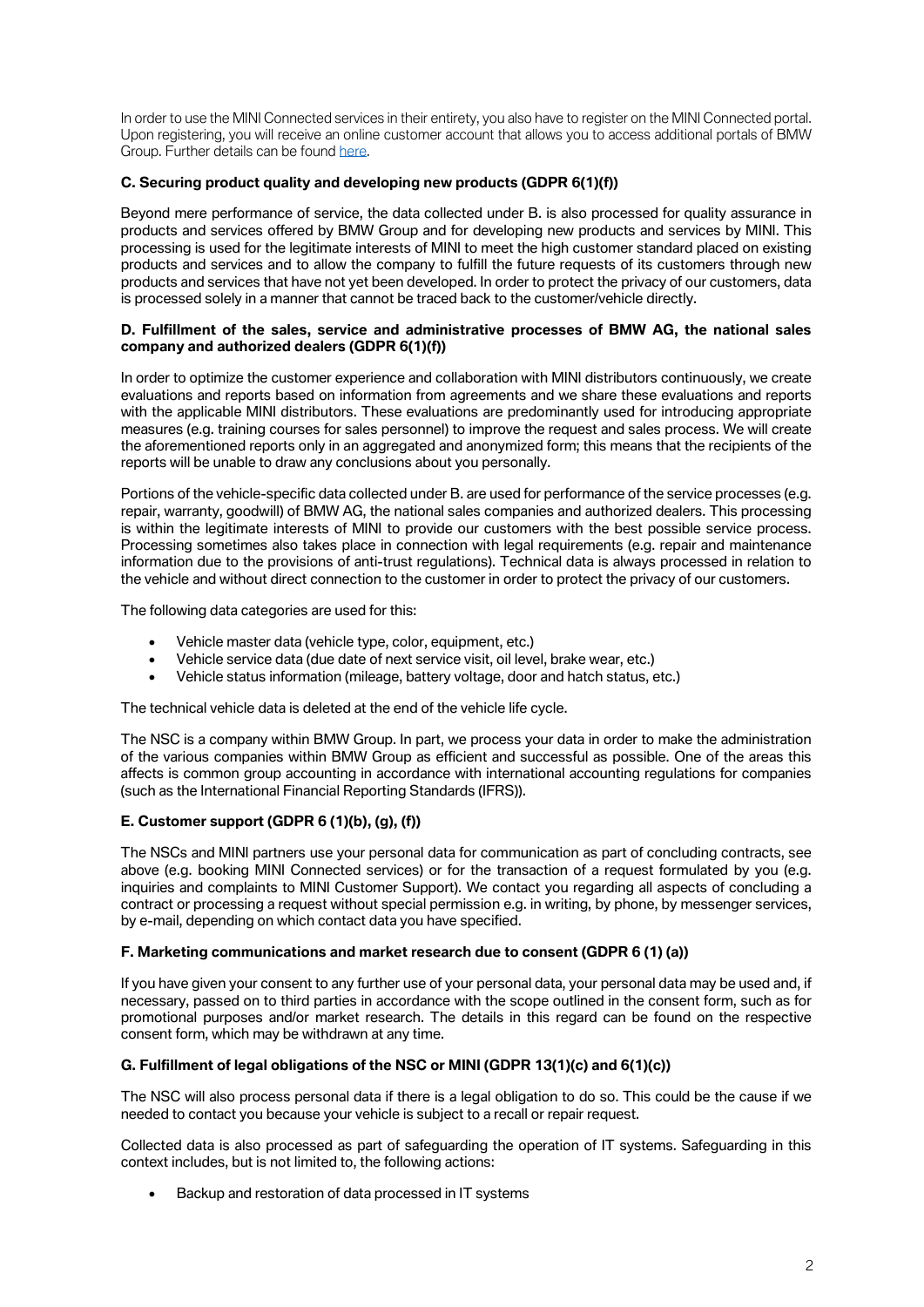- *Logging and monitoring transactions to check the specific functionality of IT systems*
- *Detecting and defending against unauthorized access to personal data*
- *Incident and problem management for resolving problems in IT systems.*

Collected data is also processed as part of internal compliance management, wherein we review aspects such as whether you have received sufficient advising as part of concluding an agreement and whether dealers have complied with all legal requirements.

MINI is subject to a number of additional legal obligations. In order to comply with these obligations, we process your data to the extent needed and pass on this data to the responsible authorities if necessary as part of legal reporting requirements.

# **H. Data transfer to selected third parties**

The data collected under B. can be passed on to a third party electronically at your request. This is used in the fulfillment of other purposes in the relationship between you and the third party, such as concluding a usagerelated insurance policy for your vehicle. You can find more information a[t https:/www.mini-connected.com/.](https://www.mini-connected.com/)

MINI provides the data collected under B. to third parties in anonymized form for the purposes of using resources such as mobility services, maps and tools, especially in combination with highly automated, fully automated and autonomous driving.

# **How long do we store your data?**

We save your personal data only for as long as the specific purpose requires. If the data is processed for several purposes, the data is deleted automatically or saved in a form that cannot be traced directly back to you once the last specified purpose has been met.

# **How is your data stored?**

We store your data in accordance with the state of the art of technology. The following security measures serve as an example of the measures applied to protect your personal data from misuse or other unjustified processing:

- *The availability of access to personal data is restricted to just a limited number of authorized persons for the specified purposes.*
- *Collected data is transferred only in encrypted form.*
- *Sensitive data is also saved only in encrypted form.*
- *The IT systems for processing the data are compartmentalized from other systems, e.g. to prevent hacking.*
- *In addition, access to these IT systems is monitored continuously in order to ward off and detect misuse early.*

# **To whom is the data passed and how do we protect it along the way?**

MINI is a global company. Personal data is processed by MINI employees, national sales companies, authorized dealers and by service providers we have commissioned, with preference given to those within the EU.

If data is processed in countries outside the EU, MINI uses EU standard agreements, including suitable technical and organizational measures, to ensure that your personal data is processed in accordance with the European level of data privacy. If you want to access the actual protections for data transfer to other countries, please contact us using the communications channels specified below.

The EU has already established a comparable data privacy level for some countries outside the EU, e.g. Canada and Switzerland. Due to the comparable data privacy level, data transfer to these countries does not require any special approval or agreement.

# **How can you review and change your privacy settings?**

You can review and/or change privacy information at any time in the MINI Connected portal. These changes are automatically synchronised in your vehicle. Depending on the vehicle model, you can also access a corresponding privacy menu in your vehicle in which you can also change these settings.

# **Contact details, your rights as a data subject and your right to lodge a complaint with a supervisory authority**

In the event of questions regarding our use of your personal data, please start by contacting MINI customer support, either by e-mail info.si@mini.com or by phone at +386 1 8888 208 (from Monday to Friday, 8:00 AM – 6:00 PM).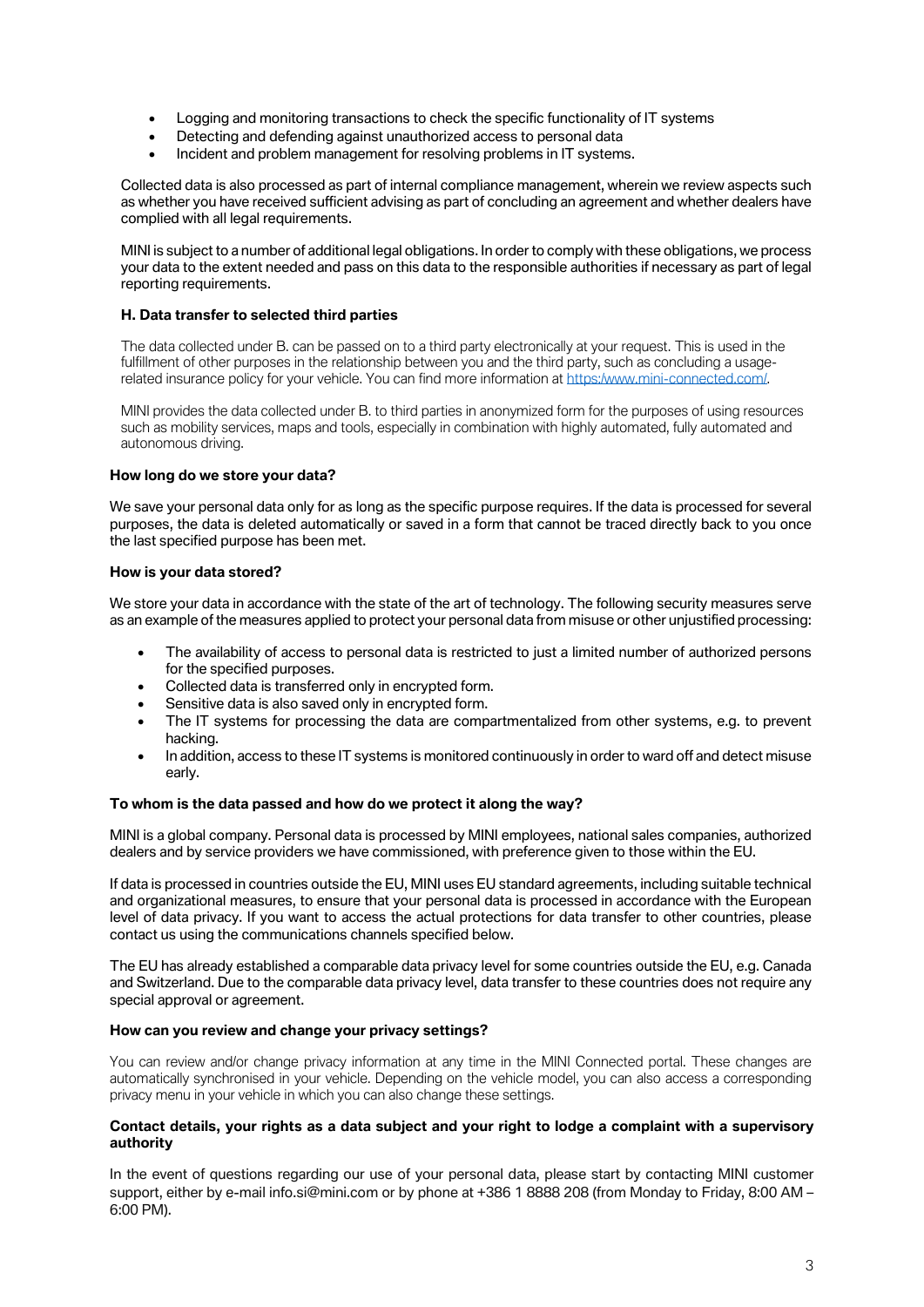As persons affected by the processing of your data, you can assert certain rights in accordance with the GDPR and in accordance with other applicable data privacy provisions. The following section contains explanations regarding your rights as a data subject in accordance with the GDPR.

# *Rights as a data subject*

In accordance with the GDPR, you specifically have the following rights as a data subject in relation to MINI:

**Right of access by the data subject (GDPR Article 15):** At any time, you can request information about the data that we have about you. This information includes the data categories processed by us, the purposes for which we process it, the source of the data if we did not collect it from you directly and, where applicable, the recipients to which we have transferred your data. You can obtain from us one free copy of your data that is part of the agreement. If you are interested in additional copies, we reserve the right to charge you for any additional copies.

**Right to rectification (GDPR Article 16):** You can request that we rectify your data. We will take appropriate measures to maintain, based on the latest information available to us, the correctness, completeness, timeliness and relevance of the data we have and continue to process regarding you.

**Right to erasure (GDPR Article 17):** You can request that we erase your data if the legal requirements exist for doing so. In accordance with GDPR Article 17, this could be the case if

- *the personal data is no longer necessary in relation to the purposes for which it was collected or otherwise processed;*
- *you withdraw your consent on which the processing is based and where there is no other legal ground for the processing;*
- *you object to the processing of your data and there are no overriding legitimate grounds for the processing, or you object to data processing for direct marketing purposes;*
- *the personal data has been unlawfully processed*

if such processing is not necessary

- *for compliance with a legal obligation that requires that we process your data;*
- *especially with respect to retention periods required by law;*
- *for the establishment, exercise or defense of legal claims.*

**Right to restriction of processing (GDPR Article 18):** You can request the restriction of processing of your data by us if

- *you contest the accuracy of the personal data for a period enabling us to verify the accuracy of the personal data;*
- *the processing is unlawful and you oppose the erasure of the personal data and request the restriction of its use instead;*
- *we no longer need your data but you require it for the establishment, exercise or defense of legal claims;*
- *you have objected to processing pending the verification whether our legitimate grounds override yours.*

**Right to data portability (GDPR Article 20):** Your data shall, where technically feasible, be transmitted to another responsible party at your request. This right shall be available to you only insofar as data processing is based on your consent or is necessary in performance of an agreement. Instead of receiving a copy of your data, you can also request that we transfer the data directly to another controller that you specify.

**Right to object (GDPR Article 21):** You can object, on grounds relating to your particular situation, at any time to processing of your personal data if data processing relates to your consent or to our legitimate interests or to those of a third party. We will cease processing of your data in such a case. The latter shall not apply if we can demonstrate compelling legitimate grounds for the processing which override your interests or we require your data for the establishment, exercise or defense of legal claims.

### **Periods for fulfillment of rights as a data subject**

We always make an effort to comply with all requests within 30 days. This period, however, may be prolonged for any reason relating to the specific right of a data subject or the complexity of your request.

### **Information restriction for fulfillment of rights as a data subject**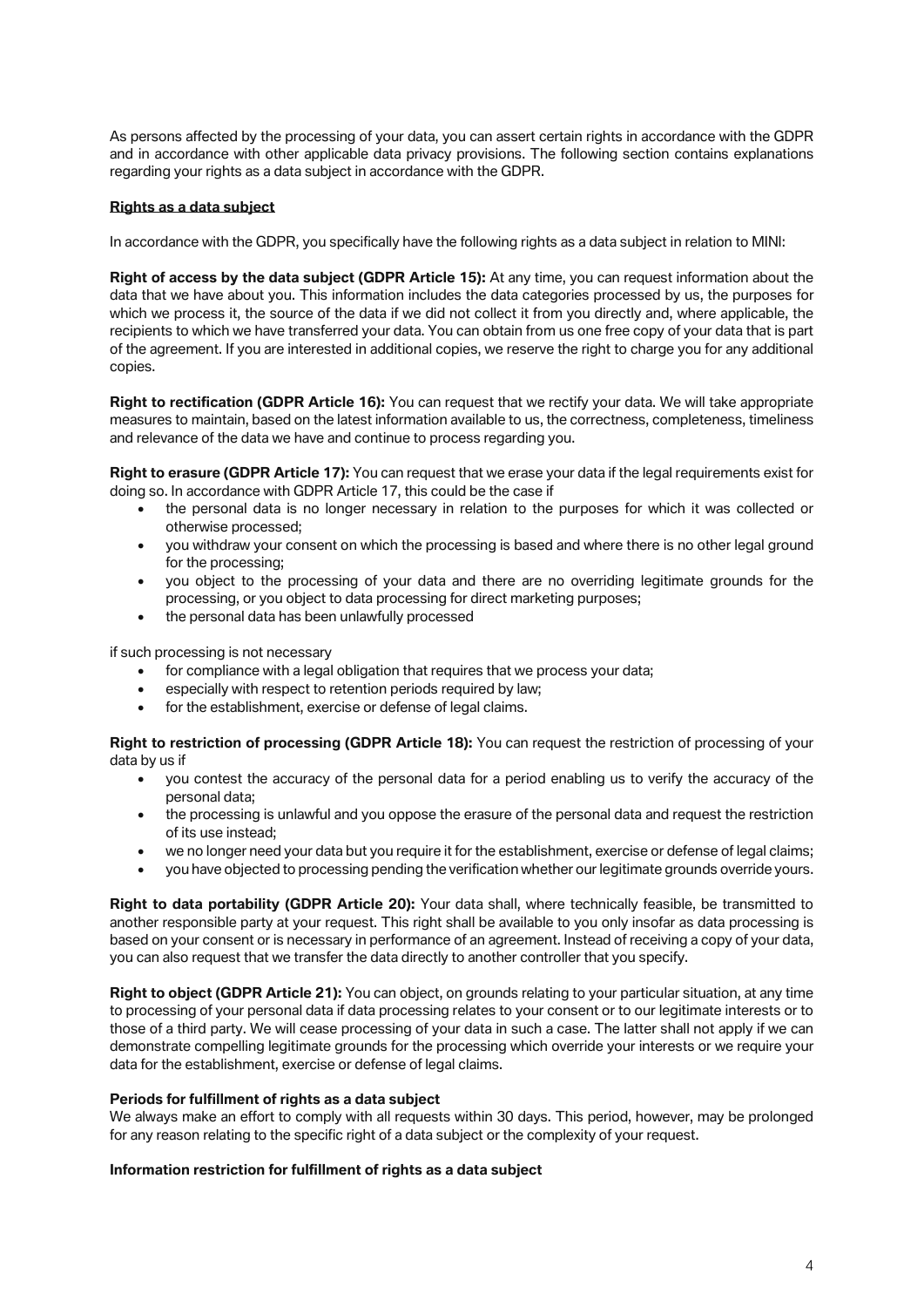In certain situations, we may be unable to provide you with any information about any of your data due to legal requirements. If we are required to decline a request for information in such a case, we will promptly notify you of the reasons for the refusal.

# **Complaints to supervisory authorities**

BMW AG takes your rights and concerns very seriously. If you feel that we have not duly addressed your complaint or concern, you have the right to lodge a complaint with a responsible data protection authority.

Valid as per: November 2018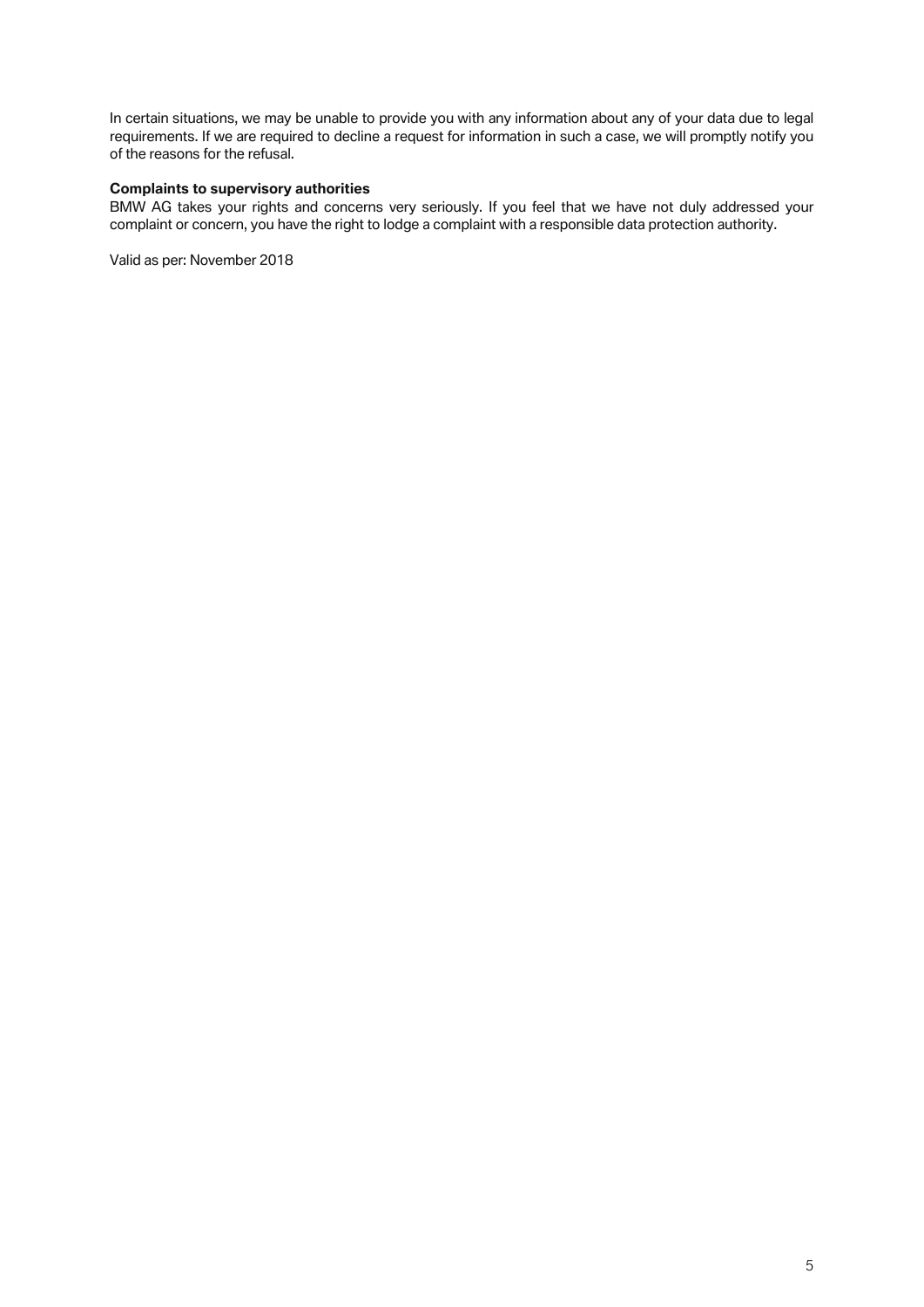# **MINI Connected Services - General Terms and Conditions**

# **1. MINI Connected Services and MINI Connected Agreement**

1.1 BMW Vertriebs GmbH, headquartered in Salzburg, a company incorporated under Austrian law, having its registered office at Siegfried-Marcus-Strasse 24, 5021 Salzburg, Austria, registered at the District Court of Salzburg under number FN 63069, acting in Slovenia through its Slovenian branch BMW VERTRIEBS GMBH, distribucija motornih vozil - Podružnica Ljubljana, having its registered office at Ameriška ulica 8, 1000 Ljubljana, Slovenia, VAT number SI 76371697, registered under number 2246716000 in the companies' register (hereinafter "MINI"), shall provide the customer with vehicle-related informational and support services (hereinafter "Services") known as "MINI Connected," as defined by these General commercial Terms and Conditions of usage (hereinafter "commercial terms").

1.2 The current version of these General Terms and Conditions can be reviewed, saved and printed at any time at www.mini.si. Any changes to these General Terms and Conditions shall be published no later than six weeks before their intended effective date, and communicated to the customer to the extent that MINI is able to contact the customer. If the customer has agreed an electronic communication channel with MINI (e.g. via the MINI Connected customer portal "My MINI Connected"), the changes can also be reported via this channel. The General Terms and Conditions shall become part of the Agreement as long as the customer does not object before the planned date when the changes are to take effect.

1.3 In order to provide the customer with the Services, a MINI Connected agreement must be concluded between the customer and MINI. The MINI Connected agreement represents the framework agreement between MINI and the customer; by itself, without booking individual Services, it shall not constitute an acceptance or payment obligation for the Customer. However, based on this framework agreement, the customer is entitled to use the basic MINI Connected Services as laid down in the Description of the Services (Point 2.1). The basic MINI Connected Services include in particular the "Intelligent Emergency Call", if available. Additional MINI Connected Services under the MINI Connected agreement (depending on the selected vehicle equipment) may be booked upon purchasing the vehicle, or retroactively through the MINI Connected Store.

1.4 If the customer orders a new MINI vehicle from a seller (authorized MINI dealer or MINI branch) that features necessary standard or optional equipment for a specific Service, the customer shall simultaneously offer to conclude a MINI Connected agreement with MINI for the use of this Service.

- a) If the respective Service is part of the standard equipment for the new MINI vehicle, the MINI Connected agreement shall be concluded between the customer and MINI at the same time when the purchase agreement for the new MINI vehicle is concluded between the customer and the seller.
- b) If the respective Service is exclusively part of the optional equipment for the new MINI vehicle, the customer shall be bound to his/ her offer to conclude the MINI Connected agreement only from such time when the customer can no longer deselect the optional equipment ordered for the new MINI vehicle. The MINI Connected agreement shall be concluded between the customer and MINI when the Service is activated by MINI upon initial registration of the new MINI vehicle.

1.5 If the customer decides not to use the MINI Connected Services, and if the built-in SIM card in the vehicle is deactivated at the customer's request before the new vehicle is handed over, this shall be considered a withdrawal from the MINI Connected agreement concluded as per Point 1.4.

1.6 If no MINI Connected agreement is concluded between MINI and the customer as per Point 1.4, the customer can conclude a MINI Connected agreement for any vehicle owned by the customer or provided for the customer's long-term use by the respective owner that has the corresponding standard or optional equipment, according to the following requirements:

- a) If the customer's vehicle is technically capable of receiving a security code, the customer can assign the vehicle to his/her account in the "My MINI Connected" customer portal. In order to successfully assign the vehicle, the customer shall be asked to enter the security code received by the vehicle into the "My MINI Connected" customer portal. By confirming and entering the security code received in the vehicle into the customer portal under "My MINI Connected", the customer offers the conclusion of a MINI Conencted agreement. The MINI Connected agreement between MINI and the customer shall be concluded at the time when the customer's vehicle appears as available under "My MINI Connected".
- b) If the customer's vehicle is not technically capable of receiving a security code, the customer shall request the conclusion of a MINI Connected agreement with MINI by submitting a properly completed identification form, which is provided to the customer after entering the necessary data when adding the vehicle under "My MINI Connected." The MINI Connected agreement between MINI and the customer shall be concluded at the time when the customer's vehicle appears under "My MINI Connected" as an available vehicle.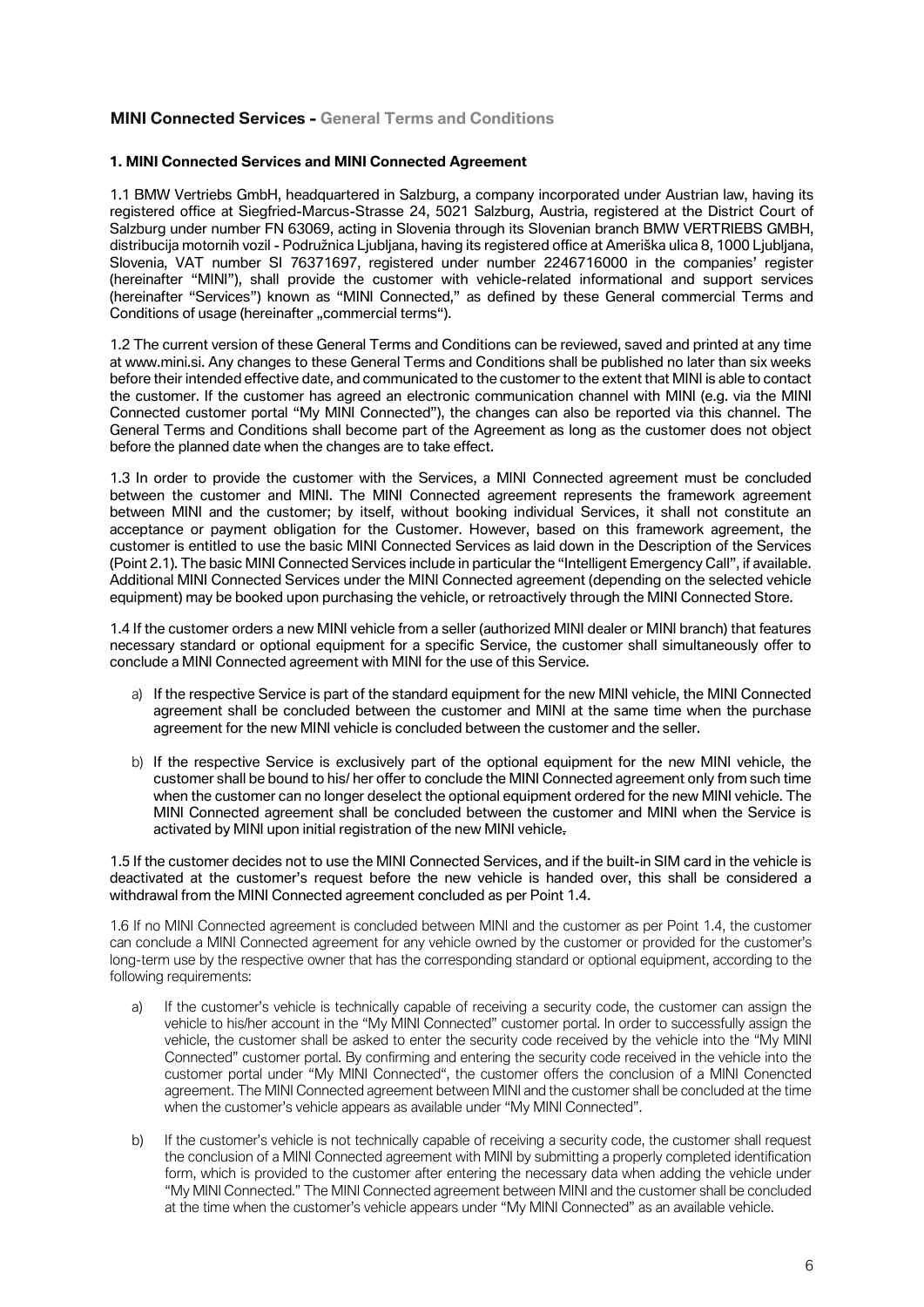1.7 In all of the abovementioned cases (Points 1.4), the customer waives the need for a separate declaration of acceptance.

# **2. MINI Connected customer portal and the MINI Connected Store (if available)**

2.1 At the web address [https://www.mini-connected.com,](https://www.mini-connected.com/) MINI provides the customer with the MINI Connected customer portal, "My MINI Connected," and the "MINI Connected Store" as defined in these General Terms and Conditions. Use of "My MINI Connected" and the "MINI Connected Store" is free of charge for the customer.

2.2 Before using "My MINI Connected" and the "MINI Connected Store," the customer must first set up a user account and register with a user name and password. The customer can use the resulting account not just for "My MINI Connected," and the "MINI Connected Store," but also for other MINI offerings such as various apps, as defined by the respective Service.

2.3 The customer can use "My MINI Connected" to review which Services have been activated for the vehicle, and to manage these. In order to do so, the customer's user account must be linked to the vehicle for which the customer booked the Services and for which the Services will be used. To create this link, the customer must provide MINI with the vehicle identification number and customizable identification features, using "My MINI Connected."

2.4 Depending on the availability and equipment for the respective vehicle, the customer can order fee-based as well as free Services from either the user interface in the vehicle or from "My MINI Connected" in the "MINI Connected Store" area.

2.5 Ordering fee-based or free Services from the "MINI Connected Store" requires the conclusion of a MINI Connected agreement (as per Points 1.4 and 1.6); in addition, the customer must be registered in "My MINI Connected," the customer's vehicle must be linked with his/her user account, and the address and payment details must be entered.

# **3. Description, term and availability of the Services**

3.1 The scope of the individual Services, their terms and availability are described in detail during the booking process as well as at www.mini.si (hereinafter "Description of Services"). MINI shall specify the costs for these Services individually, or jointly in the context of the ordering process for multiple Services.

3.2 The term of the MINI Connected agreement as per Point 1.3 is open-ended. The term for other Services booked in addition to the basic Services shall be based on the respective Description of Services. In general, a fixed-term, fee-based Service shall have a maximum term of two years and shall be automatically extended by a maximum of one additional year unless the customer terminates it with six weeks' notice to the end of the agreed term.

3.3 The Services are provided via a SIM card installed in the vehicle. Consequently, the Services are to some extent geographically limited by the reception and transmission range of the communication station operated by the respective network operator, and can particularly be impaired by atmospheric conditions, topographical circumstances, the vehicle's position, and obstacles (e.g. bridges and buildings). In addition, the provision of Services requires the mobile communication network needed for the installed SIM card to be functional and ready for operation.

3.4 Disruptions in service may result from force majeure, including strikes, lockouts and official requirements, as well as on the basis of technical or other measures, for instance as performed on systems belonging to MINI, suppliers of transit data or the network operator to ensure proper operations or to improve service (e.g. maintenance, repairs, system-related software updates, expansions). Disruptions in service may also result from short-term capacity shortfalls caused by demand peaks for the Services, or from disruptions in third-party telecommunications systems. MINI shall take all reasonable efforts to rectify such disruptions immediately or to work towards their rectification.

3.5 The customer can inform MINI Customer Service (see Point 7) about any disruptions in service.

3.6 MINI reserves the right to modify the scope of a Service if and to the extent that this modification is reasonable for the customer with regard to the total scope of the agreed Service. In the event of a further modification of the scope of a Service that can be reported to the customer in writing or via an electronic communication path (e.g. via "My MINI Connected"), the customer can extraordinarily terminate this Service within six weeks of receiving the change notification, and have it deactivated free of charge via the MINI Connected Hotline (see Point 7).

# **4. Using the Services**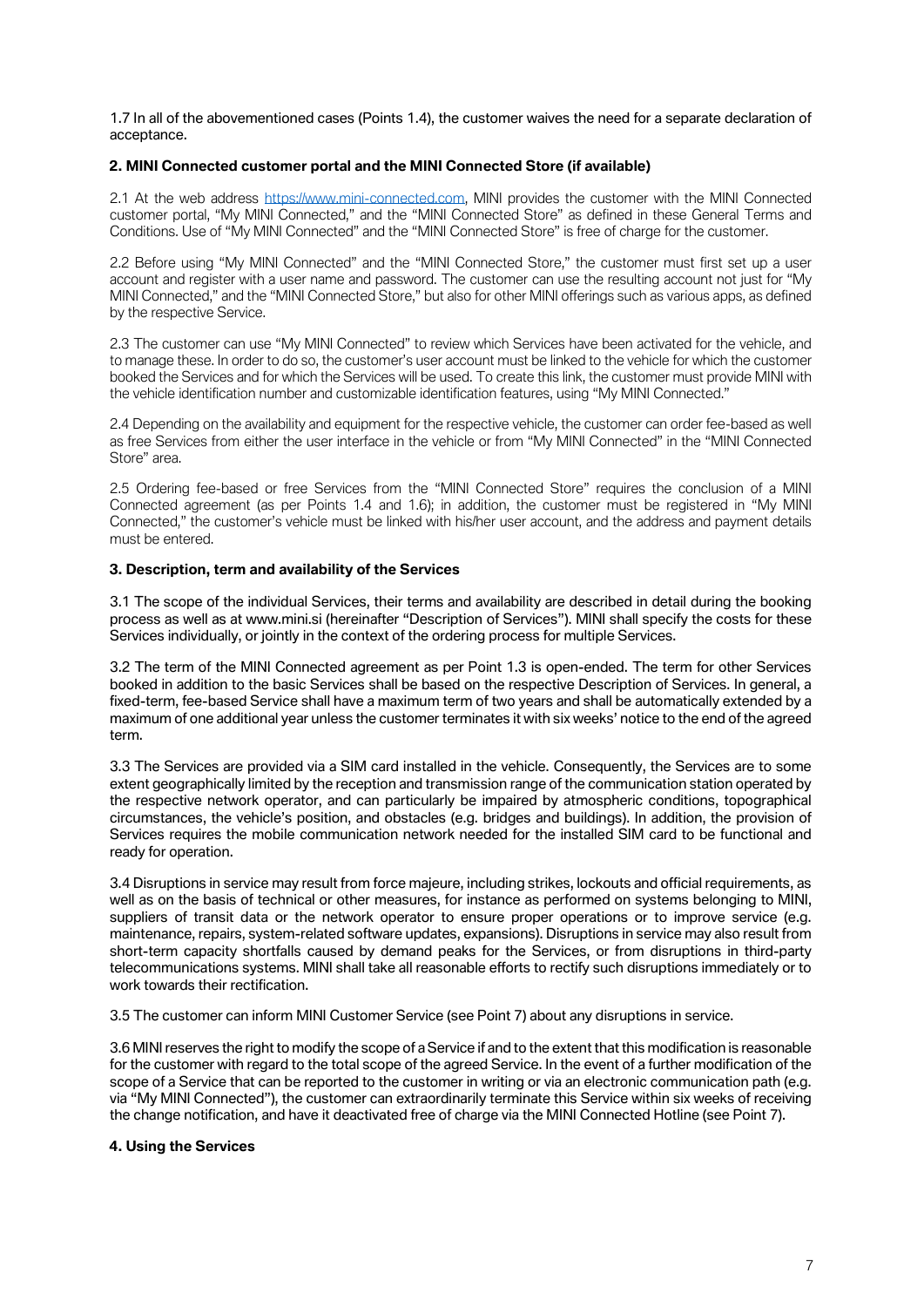4.1 The customer may not use the Services for illegal purposes, and shall ensure that third parties do not do this either. The customer is not authorized to share the data and information received in the context of using the Services with third parties for commercial purposes, or to further process these.

4.2 The customer shall bear the costs of any misuse of the Emergency Call service.

4.3 The MINI Connected agreement between MINI and the customer, as well as the Services booked by the customer, are linked to the vehicle and cannot be transferred to another vehicle or be used in another vehicle.

# **5. Deactivating the Services, terminating the MINI Connected agreement**

5.1 The customer can have the SIM card installed in the vehicle deactivated at any time by an authorized MINI retailer, a MINI branch or an authorized MINI repair shop. Deactivating the SIM card deactivates all of the booked MINI Connected Services, including the basic Services. Deactivation will also cause the Intelligent Emergency Call function in the vehicle to be deactivated, if available. The "Legal Emergency Call", cannot be disabled at the request of the customer.

5.2 MINI and the customer can terminate the MINI Connected agreement (to the extent that an open-ended term applies to this agreement as per 2.2) as well as any open-ended Service at any time, with six weeks' notice. Otherwise, for fixed terms, termination is possible with six weeks' notice to the end of the term if the term would otherwise be automatically renewed, by stating the lack of will to continue the agreement.

# **6. Sale or permanent transfer of the vehicle**

6.1 The customer is not entitled to transfer its existing MINI Connected agreement with MINI to a third party without MINI's permission. This also applies in the event that the customer sells or transfers the vehicle.

6.2 In the event of a sale or permanent transfer of the vehicle to a third party, the customer shall ensure that all personal data saved in the vehicle have been deleted. In addition, the customer must remove the link between the vehicle and the customer's user account via "My MINI Connected."

6.3 The customer must inform the third party to whom he/she is selling or transferring the vehicle about all active and deactivated services.

6.4 In the event of a sale or transfer for a long-term use of the vehicle to a third party, the customer shall also have the right, in addition to the termination option as per point 4.2, to terminate a fixed-term Service with six weeks' notice. If the customer terminates a fixed-term Service before the end of the term, the price already paid for this Service shall not be refunded on a pro rata basis.

### **7. Cancellation right for consumers**

If the customer is a consumer in the sense of Article 1, paragraph 2 of the Slovenian Consumer Protection Act, the customer shall have a 14-day cancellation right in the event of a distant contract conclusion. According to Slovenian Consumer protection Act, a consumer is any natural person who enters into a legal transaction for a purpose that is neither connected directly with his trade nor business or profession.

The following section informs the customer about this cancellation right:

### **Cancellation policy**

# **Cancellation right**

You have the right to cancel this contract within fourteen days without any explanation.

The cancellation period is fourteen days from the date when the contract is concluded.

In order to exercise your cancellation right, you must inform us (BMW Vertriebs GmbH, registered office at Siegfried-Marcus-Strasse 24, 5021 Salzburg, Austria, acting in Slovenia through our Slovenian branch BMW VERTRIEBS GMBH, distribucija motornih vozil - Podružnica Ljubljana, registered office at Ameriška ulica 8, 1000 Ljubljana, Slovenia, , tel. +386 1 8888 208, email: info.si@mini.com) via an unambiguous declaration (e.g. a letter sent by mail, fax or email) of your decision to cancel this contract. You may use the attached sample cancellation form, but this is not required.

You are considered to be within the cancellation period as long as you send the notice exercising your cancellation right before the end of the cancellation period.

### **Consequences of cancellation**

If you cancel this contract, we must refund all payments we received from you – including delivery costs (with the exception of additional costs resulting from your choice of a type of delivery other than the cheapest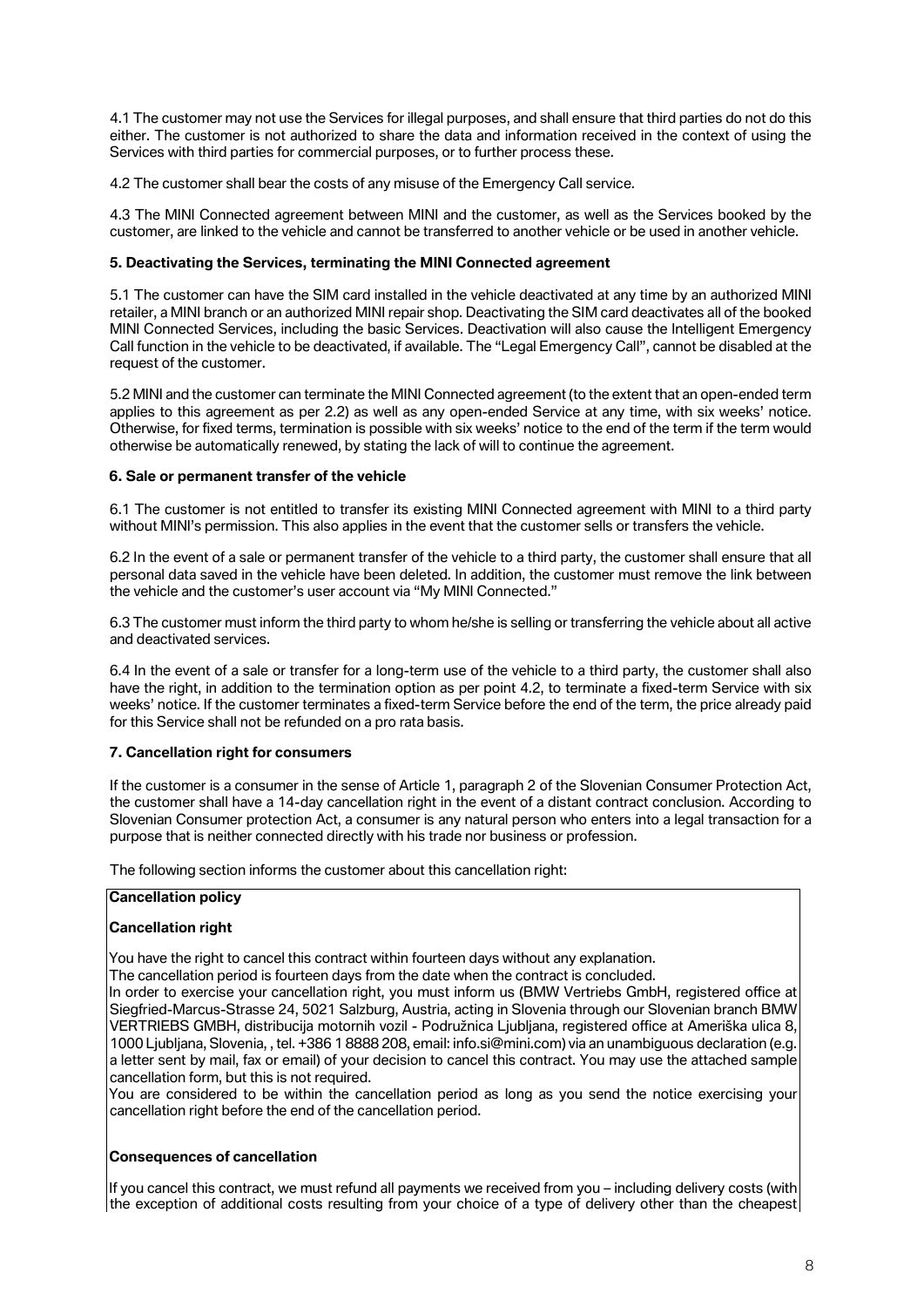standard delivery we offered) – immediately, at the latest within fourteen days after we receive the notice of your cancellation of this contract. We shall use the same payment method to refund the payments that you used for your original transaction, unless explicitly agreed otherwise with you. Under no circumstances shall you be charged fees for this refund.

If you requested the Services to start during the cancellation period, you must pay us an appropriate amount that corresponds to the share of Services already provided by the time you informed us that you would be exercising the cancellation right for this contract, in relation to the total scope of Services described in the contract.



# **8. Contact**

MINI Customer Service can be reached by email at info.si@mini.com.

The MINI Connected Hotline is available from Monday to Friday from 8 am to 6 pm on the phone number +386 1 8888 208.

# **9. Liability**

9.1 Within the legal stipulations, MINI does not assume any liability for the accuracy or up-to-date nature of data and information provided about the Services.

9.2 Within the legal stipulations, MINI shall not be liable for the consequences of disruptions, interruptions and functional impairments to the Services, particularly the cases described under 2.3 and 2.4.

9.3 In the event of slight negligence, MINI shall only be liable if significant contractual obligations (cardinal obligations) are violated, for instance those imposed upon MINI in terms of content and purpose or the fulfilment of which allows the contract to be properly executed and upon the fulfilment of which the customer regularly relies and may rely. This liability is limited to the typical foreseeable damages at the time when the contract is concluded.

9.4 The personal liability of MINI's statutory representatives, vicarious agents and employees for damages that they cause through slight negligence is also limited to the scope described in the above section.

9.5 MINI's liability in the event of a defect being fraudulently concealed, shall remain unaffected hereby. Liability limitations shall not apply in the event of intent, gross negligence, or a loss of life, bodily injury or damages to health.

9.6 The rights of consumers are in no way affected by this Article. A consumer may claim his/her rights in relation to a material defect (Articles 37. – 40 of the Slovenian Consumer protection Act).

## **10. Data processing and data privacy**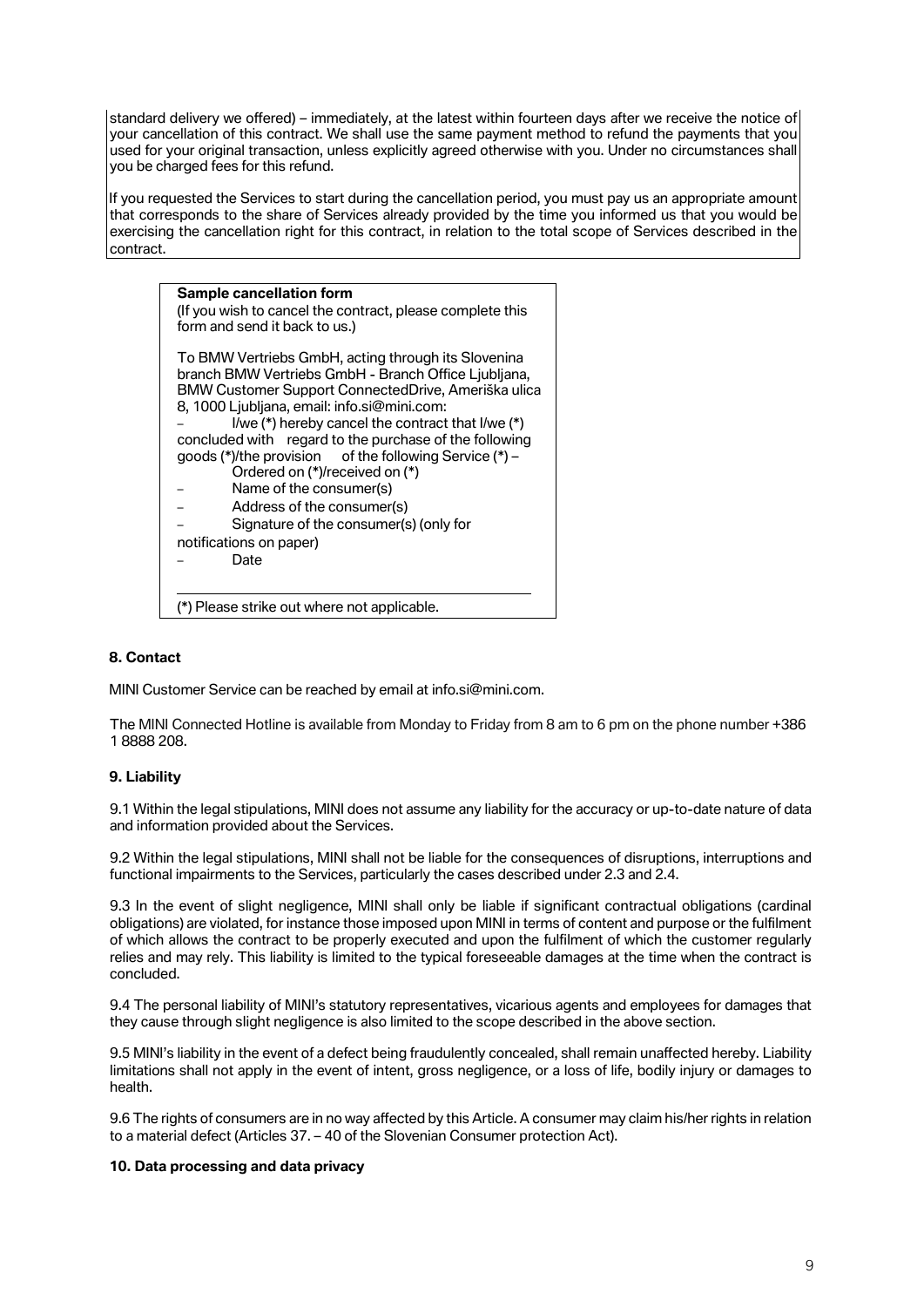10.1 Data entered by the customer in the context of "My MINI Connected" or the "MINI Connected Store" is automatically encrypted using the SSL protocol (Secure Sockets Layer protocol). SSL is the industry standard for transmitting confidential data via the internet.

10.2 MINI shall collect, save and use personal data provided by the customer within the scope of the statutory provisions, to the extent that this is necessary for establishing, designing the content of or modifying the contractual relationship, and for using as well as invoicing the Services. Details about the processing of personal or vehicle related data within the scope of the individual Services can be found in the Description of Services and at www.mini.si

10.3 The customer shall immediately report to MINI any changes to his/ her personal data that will affect the contractual relationship and the invoicing of the Services.

10.4 Usage data required for proper invoicing of the Services (invoicing data) may be saved and used by MINI after the end of the usage transaction until the invoicing is completed. Where necessary for the purpose of discovering and preventing the improper use of Services, customer and transaction data may be processed and also saved after the end of the usage transaction, where applicable.

10.5 Data obtained from the use of the Services may also be analyzed for quality control purposes, but only in completely anonymous form.

### **11. Place of jurisdiction and applicable law**

11.1 A court in Ljubljana shall have exclusive jurisdiction for claims resulting from relations with entrepreneurs. Jurisdiction for claims resulting from relations with costumers shall be set in accordance with general provisions of law

11.2 All disputes arising from or on the basis of this contractual relationship shall be subject to Slovenian law, to the exclusion of the UN Convention on Contracts for the International Sale of Goods (CISG). This choice of law shall only apply to the extent that it does not deprive the consumer of any binding applicable consumer protection regulations in the state where the consumer has his/her usual place of residence at the time of the order.

Rev.: November 2018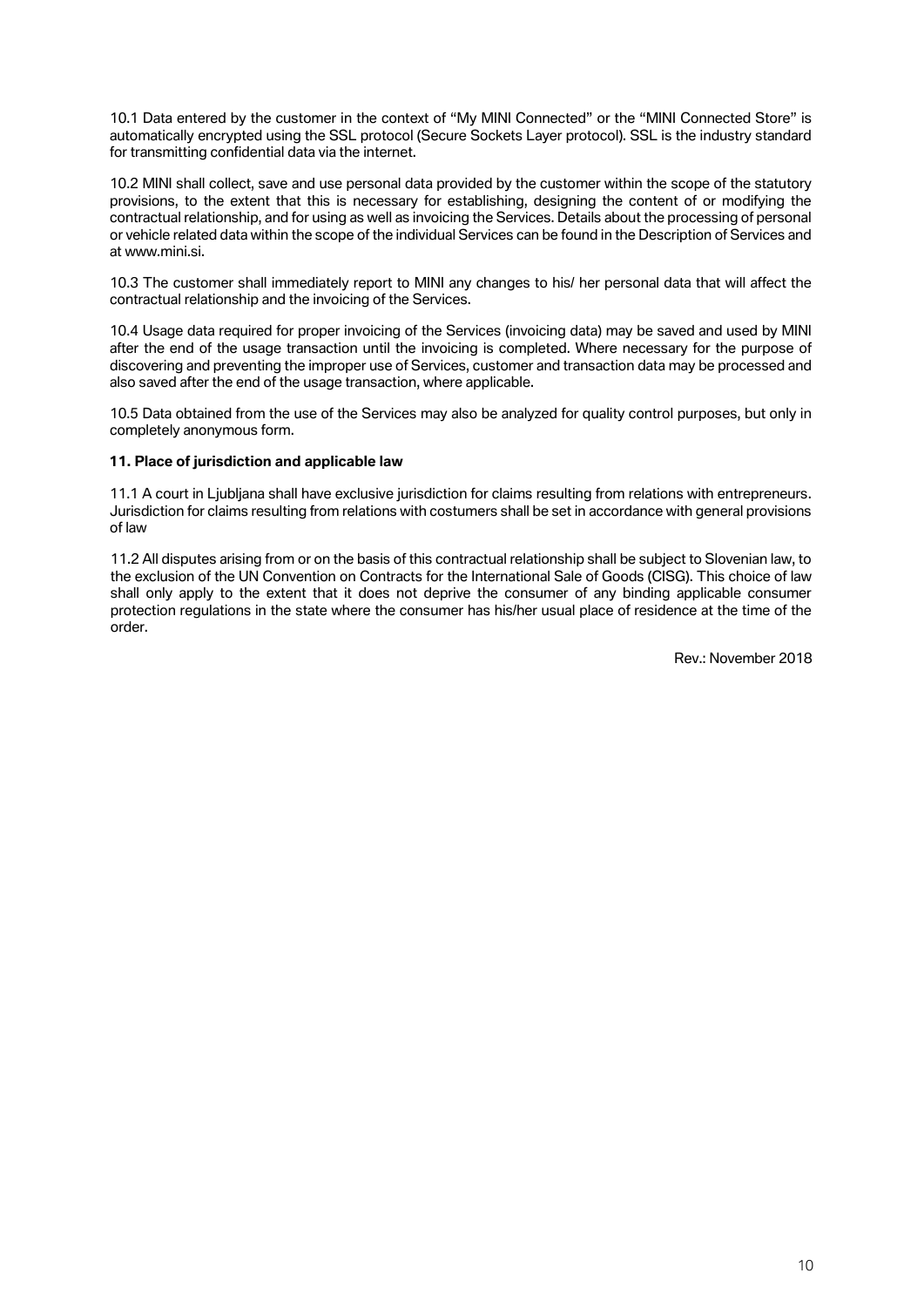### **BMW / BMWi ConnectedDrive Services / MINI Connected Services**

The following services or service bundles are available in Slovenia. The service bundles may include different services depending on the technical capabilities / equipment of your vehicle. Click on the services to display further details.

|   | BMW:  | BMWi:       | MINI: | Apple CarPlay <sup>®</sup> Preparation                                     |
|---|-------|-------------|-------|----------------------------------------------------------------------------|
| ٠ | BMW:  | BMWi:       | MINI: | Concierge Services                                                         |
| ٠ | BMW:  | BMWi:       | MINI: | <b>Customer Hotline</b>                                                    |
| ٠ | BMWi: | MINI:       |       | eDrive Services                                                            |
| ٠ | BMW:  | BMWi:       | MINI: | Legal Emergency Call                                                       |
| ٠ | BMW:  | BMWi:       | MINI: | My Info:                                                                   |
| ٠ | BMW:  | BMWi: MINI: |       | <b>USB Navigation Map Update</b>                                           |
| ٠ | BMW:  | BMWi:       | MINI: | Real Time Traffic Information                                              |
| ٠ | BMW:  | BMWi:       | MINI: | <b>Remote Services</b>                                                     |
| ٠ | BMW:  | BMWi:       | MINI: | Teleservices                                                               |
| ٠ | BMW:  | BMWi:       | MINI: | Vehicle Apps - BMW/MINI Online                                             |
| ٠ | BMW:  | BMWi:       |       | Anonymous evaluation of sensor data and usage information for data quality |
|   |       |             |       | enhancements and product development                                       |
| ٠ | BMW:  | BMWi:       |       | Connected+                                                                 |
| ٠ | BMW:  |             |       | Digital Key                                                                |

### **Runtime of Services**

If you bought Services with the order of a new vehicle BMW/ BMWi /MINI (ex-factory) the following terms will apply. Service can be extended via the BMW ConnectedDrive Store / MINI Connected Store, if available.

### **Service Duration: Lifetime**

Service runs for the lifetime of the vehicle

### **Service Duration: 3 Years**

Service runs for a period of 3 years and can be extended

#### **Service Duration: 1 Year**

Service runs for a period of 1 year and can be extended

### **Service Duration: 3 Months**

Service runs for 3 months and can be extended

### **Teleservices (6AE)**

*BMW, BMWi:* Teleservices [Lifetime], Anonymous evaluation of sensor data and usage information for data quality enhancements and product development [Lifetime] *MINI:* Teleservices [Lifetime]

#### **ConnectedDrive Services (6AK)**

*BMW, BMWi, MINI:* Customer Hotline [Lifetime], Vehicle Apps - BMW/MINI Online [3 Years]

### **eDrive Services (6AG)**

**BMWi, MINI: eDrive Services [3 Years]** 

### **Legal Emergency Call (6AF)**

*BMW, BMWi, MINI:* Legal Emergency Call [Lifetime]

### **Real Time Traffic Information (6AM)**

*BMW, BMWi, MINI:* Real Time Traffic Information [3 Years]

### **Concierge Services (6AN)**

*BMW, BMWi, MINI:* Concierge Services [3 Years]

### **Remote Services (6AP)**

*BMW, BMWi, MINI:* Remote Services [Lifetime]

**Digital Key (322)** *BMW:* Digital Key [1 Year]

#### **Live Cockpit (6U1)**

*BMW:* Legal Emergency Call [Lifetime], My Info [Lifetime], Teleservices [Lifetime], Vehicle Apps - BMW/MINI Online [3 Years], Anonymous evaluation of sensor data and usage information for data quality enhancements and product development [Lifetime], Connected+ [3 Years]

### **Live Cockpit Plus (6U2)**

*BMW:* Legal Emergency Call [Lifetime], My Info [Lifetime], Teleservices [Lifetime], Vehicle Apps - BMW/MINI Online [3 Years], USB Navigation Map Update [3 Years], Anonymous evaluation of sensor data and usage information for data quality enhancements and product development [Lifetime], Connected+ [3 Years]

### **Live Cockpit Professional (6U3)**